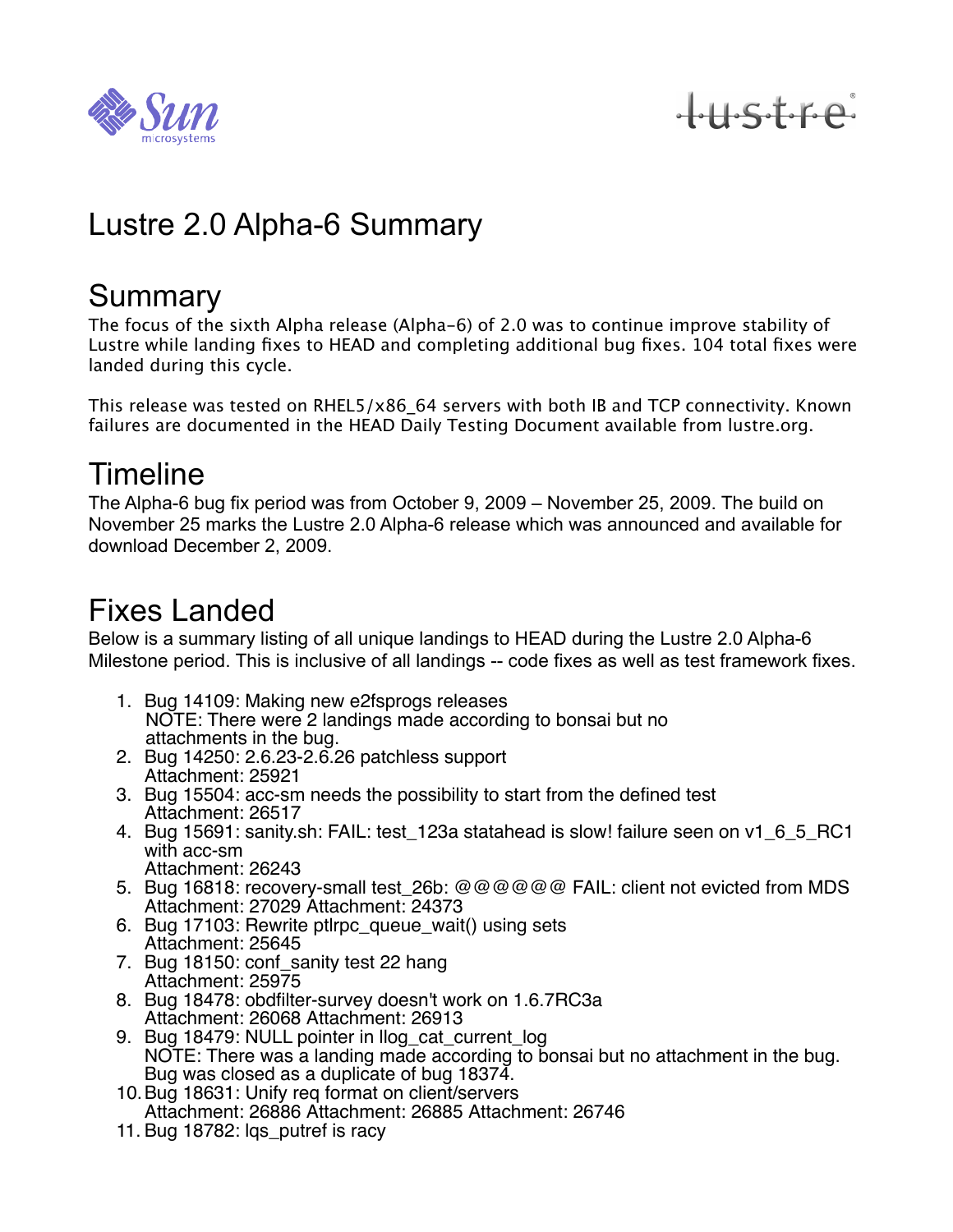Attachment: 26490

12.Bug 18857: namei.c:732:ll\_create\_node()) ASSERTION(list\_empty(&inode->i\_dentry)) failed

 NOTE: While there is a record of landing on bonsai, there is no attachment which was landed in the bug.

- 13.Bug 19128: corruptions occur after server failover with async bulk Attachment: 26763
- 14.Bug 19200: File join code needs to be removed Attachment: 26560
- 15.Bug 19242: replay-single, test\_44a : lctl failed with: Try interactive use without arguments or use one of

Attachment: 26032 Attachment: 26735

- 16.Bug 19325: ldlm\_extent\_internal\_policy\_waiting() causing soft lockups Attachment: 26003
- 17.Bug 19345: soft lockups on 1.8RC6 Attachment: 25948
- 18.Bug 19518: Move lustre hashes to libcfs Attachment: 24268 Attachment: 27126
- 19.Bug 19557: BUG: soft lockup CPU#1 stuck for 10s! [ll\_mdt\_07:4523] Attachment: 25564 Attachment: 26657
- 20.Bug 19669: Store HSM flags on MDT and release Attachment: 26601 Attachment: 26912
- 21.Bug 19720: various -Werror illicited errors Attachment: 26309
- 22.Bug 19721: debian/ubuntu .deb build bits Attachment: 27055
- 23.Bug 19742: sanity test\_130a/b/c/e: @@@@@@ FAIL: FIEMAP on 1-stripe file(/mnt/lustre/f130a) failed;

 NOTE: A landing was reported by bonsai but there is no attachment in the bug. 24.Bug 19747: enhance Yala to re-run acc-sm test suit from failed test

 NOTE: There were 2 landings made according to bonsai but no attachments in the bug.

- 25.Bug 19763: quotacheck performance/scaling issues Attachment: 24175
- 26.Bug 19808: 2.6.29-fc11 patchless client support Attachment: 26852 NOTE: a second landing is reported by bonsai but there is no other attachment which is marked as landed. I suspect it's Attachment # 26985
- 27.Bug 19884: replay-dual test\_14b: @@@@@@ FAIL: after 485836 > before 485832 Attachment: 26330
- 28.Bug 19906: watchdog triggered on OST side simul, performance sanity and others Attachment: 26720 Attachment: 26888, this was also reverted and then landed again. Attachment # 27058; Attachment # 27059; Attachment # 27111; Attachment # 27100 NOTE: There may have been other patches reverted or partially reverted, as there were 3 more references to landings or reversions in bonsai.
- 29.Bug 19919: OST Pools test setstripe with non-existent pool does not fail Attachment: 26805
- 30.Bug 19928: hyperion: simul failed during simul\_truncate, Attachment: 27125
- 31.Bug 20018: YALA should re-run a untested test in case of setup failure NOTE: Bonsai referenced 2 landings but there were no attachments in the bug.
- 32.Bug 20098: mod use after free Attachment: 25823 was reverted. Landed for Alpha 5. Attachment: 25823 was landed again, then reverted 7 days later. Attachment: 26429
- 33.Bug 20136: dbench: failed for handle 9937 (Cannot send after transport endpoint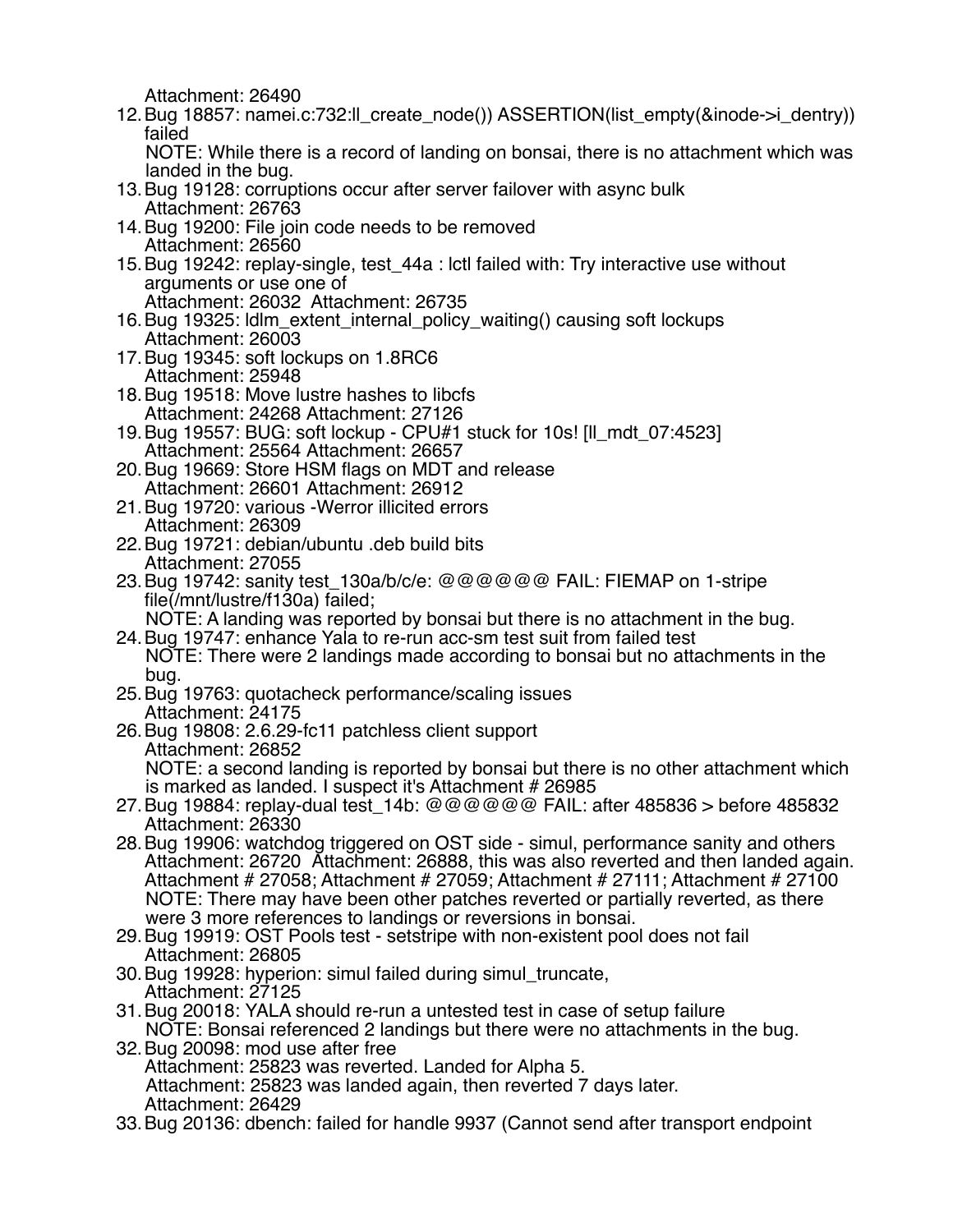shutdown

Attachment: 26653

- 34.Bug 20149: umount hang before running runtests Attachment: 25515
- 35.Bug 20198: replay-single test\_37: @@@@@@ FAIL: test\_37 failed with 2 Attachment: 27002
- 36.Bug 20274: replay-ost-single.sh: FAIL: test\_6 test\_6 failed with 3 NOTE: Bonsai references a landing but there is no attachment in the bug.
- 37.Bug 20278: ASSERTION(cli->cl\_avail\_grant >= 0) failed Attachment: 25139
- 38.Bug 20302: Racer test passed, but there are some error in syslog. Attachment: 26613
- 39.Bug 20308: integrate current statahead script into acc-sm, create new statahead test Attachment: 26692
- 40.Bug 20354: DEBUG\_REQ causes LBUG Attachment: 27033
- 41.Bug 20368: fsck fixes for fid in dirent NOTE: Bonsai reports 2 landings for this bug but there were no attachments in the bug that were landed in the release period.
- 42.Bug 20394: recovery-mds-scale (FLAVOR=OSS): (filter.c:151:filter\_finish\_transno()) LBUG
	- Attachment: 25680
- 43.Bug 20444: iozone failed because of network bulk transfer timeout Attachment: 26387
- 44.Bug 20498: replay\_single : test 70b: mds recovery, fail to cleanup Attachment: 26267
- 45.Bug 20529: Patch to fix the problem in vvp\_mmap\_locks Attachment: 26562
- 46.Bug 20530: quota slaves should not retry indefinitely when the master is not available Attachment: 26847
- 47.Bug 20571: liblustre does not keep openflags in fd->fd\_flags Attachment: 26269
- 48.Bug 20584: (mdc\_locks.c:738:mdc\_finish\_intent\_lock()) ASSERTION(!it\_disposition(it, DISP\_OPEN\_CREATE)) failed Attachment: 25847
- 49. Bug 20592: libcfs debug dumplog thread stuck in do exit() Attachment: 26718
- 50.Bug 20617: Add mptlinux and nxge drivers to Lustre builds Attachment: 26803, which was reverted 1 day later. NOTE: Bonsai reported another landing but no further attachments were landed during the release period.
- 51.Bug 20619: OFED 1.5.0 support Attachment: 26950
- 52.Bug 20633: Evictions due to Cray portals not being able to send messages Attachment: 25924
- 53.Bug 20642: ASSERTION(!rs->rs\_scheduled) failed Attachment: 26360
- 54.Bug 20645: LBUG: (lov\_io.c:256:lov\_page\_subio()) ASSERTION(lio->lis\_cl.cis\_io != NULL) failed
	- Attachment: 26814
- 55.Bug 20689: Server downgrade testing for the OST Pools feature Attachment: 26094
- 56.Bug 20696: OST pools test\_23 : quota testing hang Attachment: 26698
- 57.Bug 20703: trivial code cleanups on HEAD Attachment: 26889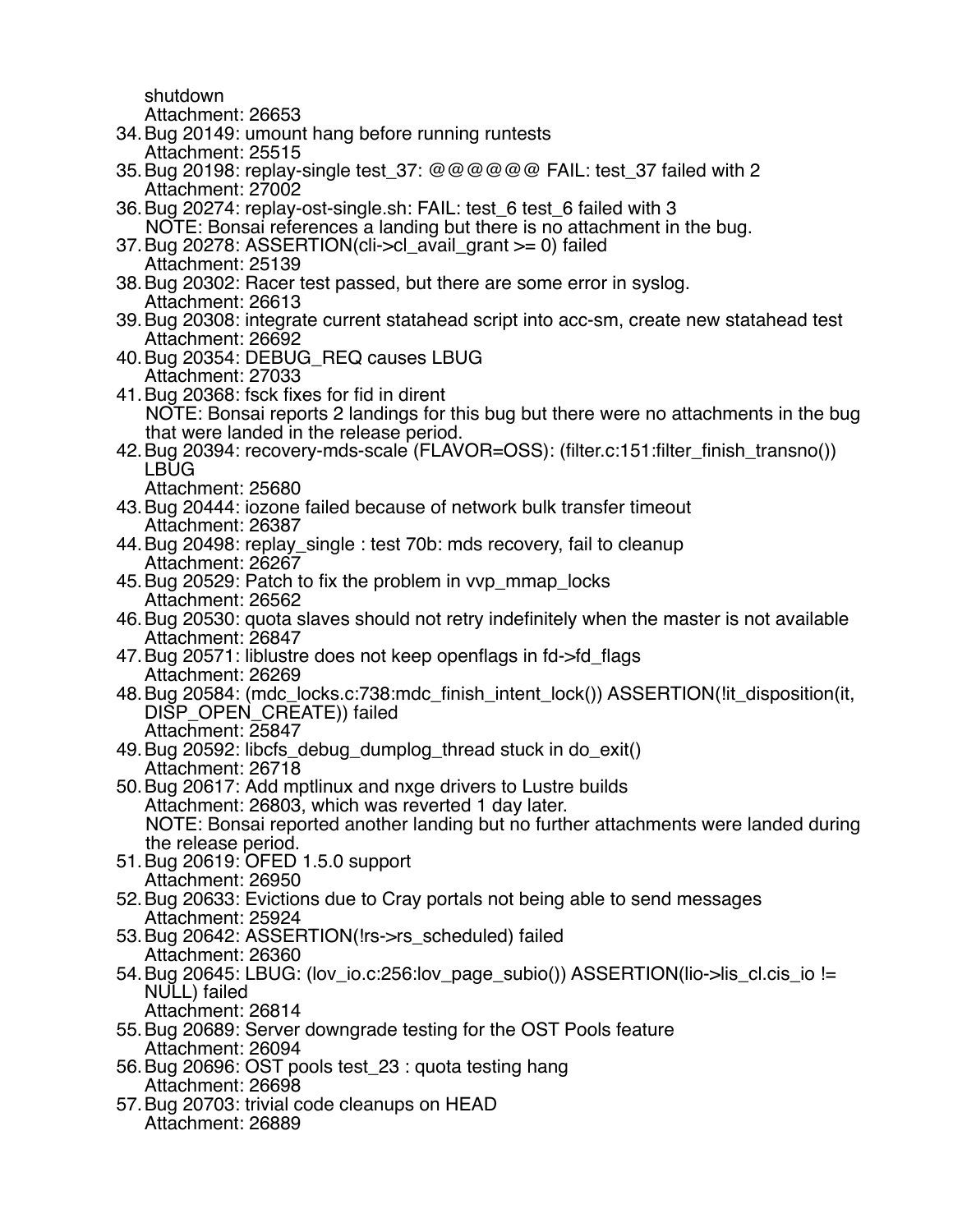58.Bug 20719: replay-single test\_80a: @@@@@@ FAIL: needs >= 2 MDTs Attachment: 26548 59.Bug 20740: lockless direct write crashes Lustre Attachment: 26247 60.Bug 20757: allow LND sysctl even if CFS\_SYSFS\_MODULE\_PARM enabled Attachment: 25901 61.Bug 20765: LustreError: 3317:0:(osc\_create.c:162:osc\_interpret\_create()) @@@ Unknown rc -4 from async create: failing oscc Attachment: 27117 62.Bug 20766: Add flags to ChangeLog UNLINK event Attachment: 26481 63.Bug 20773: Kernel update for RHEL5.4 2.6.18-164.6.1.el5. Attachment: 26726; Attachment # 26180;; Attachment # 26259; Attachment # 26725 64.Bug 20790: utils/ltrack\_stats is missing HEAD Attachment: 25961 65.Bug 20801: replay-single test\_20c: @@@@@@ FAIL: File was truncated Attachment: 26678 66.Bug 20802: LustreError: 6861:0:(class\_obd.c:672:cleanup\_obdclass()) obd\_memory max: 18004774, leaked: 6296 Attachment: 25978; Attachment # 26399; Attachment # 26477;Attachment # 26478; Attachment # 26563 67.Bug 20811: sanity\_benchmark test is timed out after running for 7200 seconds ASSERTION(loi->loi\_id) failed Attachment: 26662 68.Bug 20816: replay-single test\_67b: @@@@@@ FAIL: cp failed : EIO Attachment: 26749 Attachment: 26882 69.Bug 20818: user options libcfs\_console\_(max|min)\_delay ignored by libcfs Attachment: 26025 70.Bug 20824: sanityN test\_16: @@@@@@ FAIL: test\_16 failed with 120 Attachment: 26622 71.Bug 20826: parallel-scale test\_write\_append\_truncate: @@@@@@ FAIL: write append truncate failed! 1 Attachment: 26333 72.Bug 20830: Provided Lustre e2fsprogs RPM is faulty Attachment: 26688 73.Bug 20831: replay-dual: ldlm\_lock.c:1622:ldlm\_lock\_cancel()) LBUG type: PLN Attachment: 26650 74.Bug 20847: Yala should reboot the nodes after sysrq run NOTE: Bonsai reports a landing but there is no attachment in the bug. 75.Bug 20863: OST pools testing does not clean up after itself Attachment: 26553 76.Bug 20887: client is timed out during recovery with AT turned on Attachment: 26294 77.Bug 20889: debugfs command to display MMP info Attachment: 26672 78.Bug 20897: ksocknal\_close\_conn\_locked assertions Attachment: 26230 79.Bug 20975: ost-pools test\_25: @@@@@@ FAIL: /usr/bin/lfs setstripe -p pool1 /mnt/lustre/d0.ost-pools/d25/file1 Attachment: 26468 80.Bug 20984: sanity test\_27o: @@@@@@ FAIL: mdt-s : inodes count OLD 236 NEW 236 Attachment: 26743 81.Bug 21028: hyperion: Oops during mdtest Attachment: 26474 82.Bug 21031: Infinite loop with ldiskfs\_orphan\_cleanup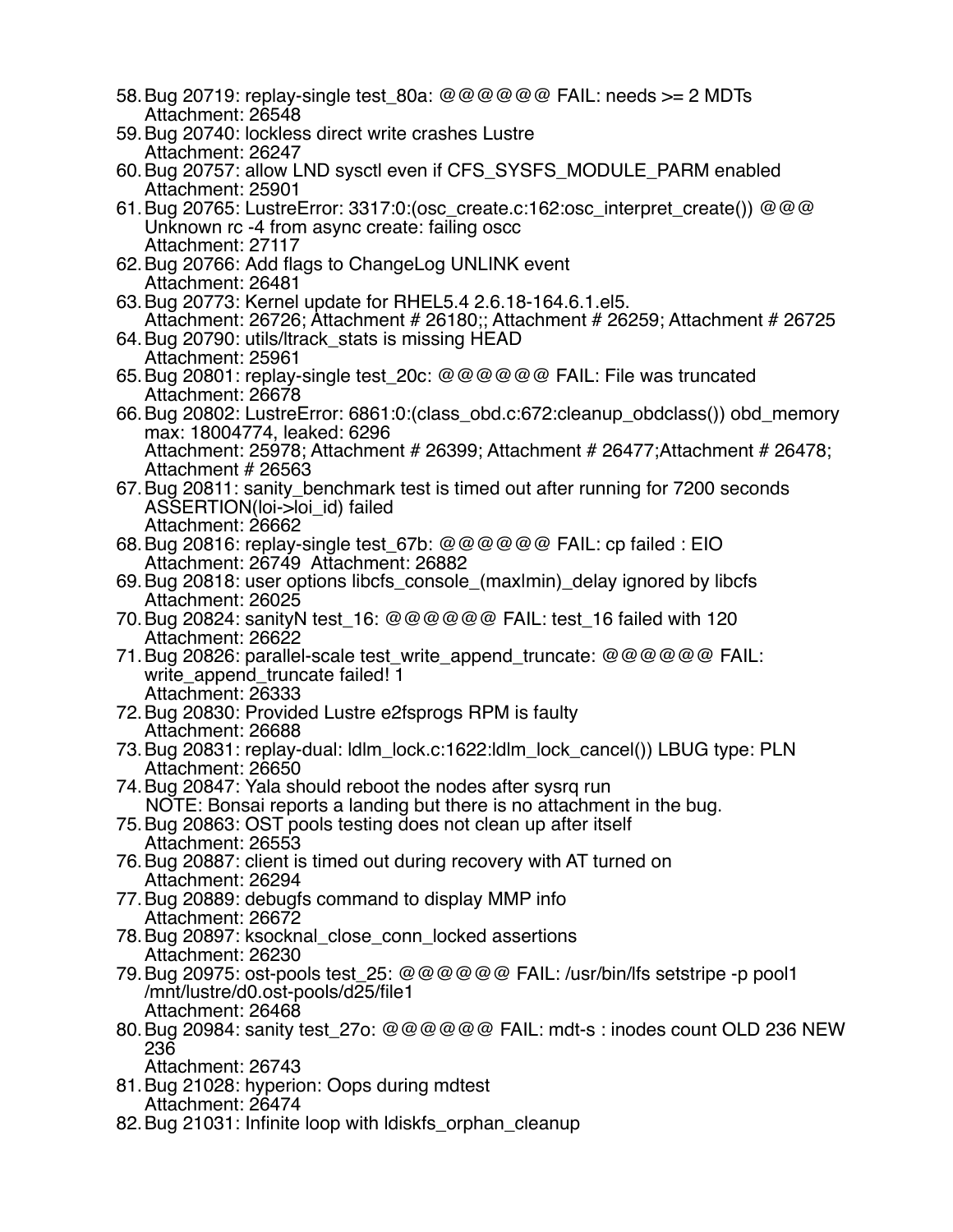Attachment: 26595

83.Bug 21044: ASSERTION(lov\_mds\_md\_size(lmm->lmm\_stripe\_count, lmm-  $>$ lmm magic) == lmm size) failed Attachment: 26656

84. Bug 21049: sanity test 27p: @@@@@@ FAIL NOTE: Bonsai reports a landing but no attachment is marked as landed in the bug. I suspect Attachment # 27216 but cant confirm that.

- 85.Bug 21056: recovery-small test\_61: kernel NULL pointer at cb\_statfs\_update+0x90/0x280 Attachment: 26681
- 86.Bug 21064: runtests timed out Attachment: 26748 Attachment: 27049
- 87.Bug 21068: test metabench: metabench: error messages Attachment: 26893
- 88.Bug 21102: lbuild needs to consider the name on reuse kernels for RCs Attachment: 26642
- 89.Bug 21108: insanity test 6: Sixth Failure Mode: OST/CLIENT: killed pdsh Attachment: 26906
- 90.Bug 21150: kernel oops while stopping mds in sanity-quota test 18c Attachment: 26715 Attachment: 26752
- 91.Bug 21168: 1.8<->2.0 interop: sanity test\_150: FAIL: /tmp/f150 /mnt/lustre/f150 differ (remount)
	- Attachment: 26782
- 92.Bug 21178: (cl\_io.c:1667:cl\_sync\_io\_wait()) ASSERTION(atomic\_read(&anchor-  $\geq$ csi sync nr) == 0) failed Attachment: 27061
- 93. Bug 21188: OST crashes after upgrade of LBATS build nodes to v1\_8\_2\_01: Assertion failure in  $dx\_probe$ ):  $dx\_get\_limit(entries) == dx\_node\_limit(dir)$  Attachment: 27148 NOTE: Bonsai reported 3 other landings for this bug but no additional attachments wer

 in the bug. I suspect that changes were reverted and then added back in again but can't confirm this.

- 94.Bug 21208: replay-single test 25 :LustreError: 28402:0 (ldlm\_lib.c:1117:target\_request\_copy\_put()) LBUG Attachment: 26896
- 95.Bug 21224: running sanity\_quota or OST pools test 23 from acc-sm on b1\_8 causes reboot of test system

 NOTE: Bonsai reported a landing but no attachment was marked as landed in HEAD. I suspect Attachment # 26944 but can't confirm.

- 96.Bug 21231: Fix --without-lustre-iokit Attachment: 26813
- 97.Bug 21240: replay-single test\_44a: error: recover: Connection timed out NOTE: Bonsai reported a landing but the bug does not confirm this. I suspect Attachment # 27262, which has permission to land but has not yet been marked as landed.
- 98. Bug 21243: mdt\_rec\_XXX functions not tested in wirecheck.c Attachment: 27047
- 99.Bug 21255: parallel-scale: short timeout

NOTE: Bonsai reports a landing but no attachment is in the bug.

- 100. Bug 21266: Node failure woth no logs or crashdumps
	- NOTE: Bonsai reports a landing but no attachment is in the bug.
- 101. Bug 21281: error building lustre/tests with gcc-4.4.0: flocks\_test.c:243: error: suggest parentheses around operand of '!' or change '&' to '&&' or '!' to '~' Attachment: 26952
- 102. Bug 21304: sanity test\_200g: @@@@@@ FAIL: Pools OSTS 'lustre-OST0001\_UUID'